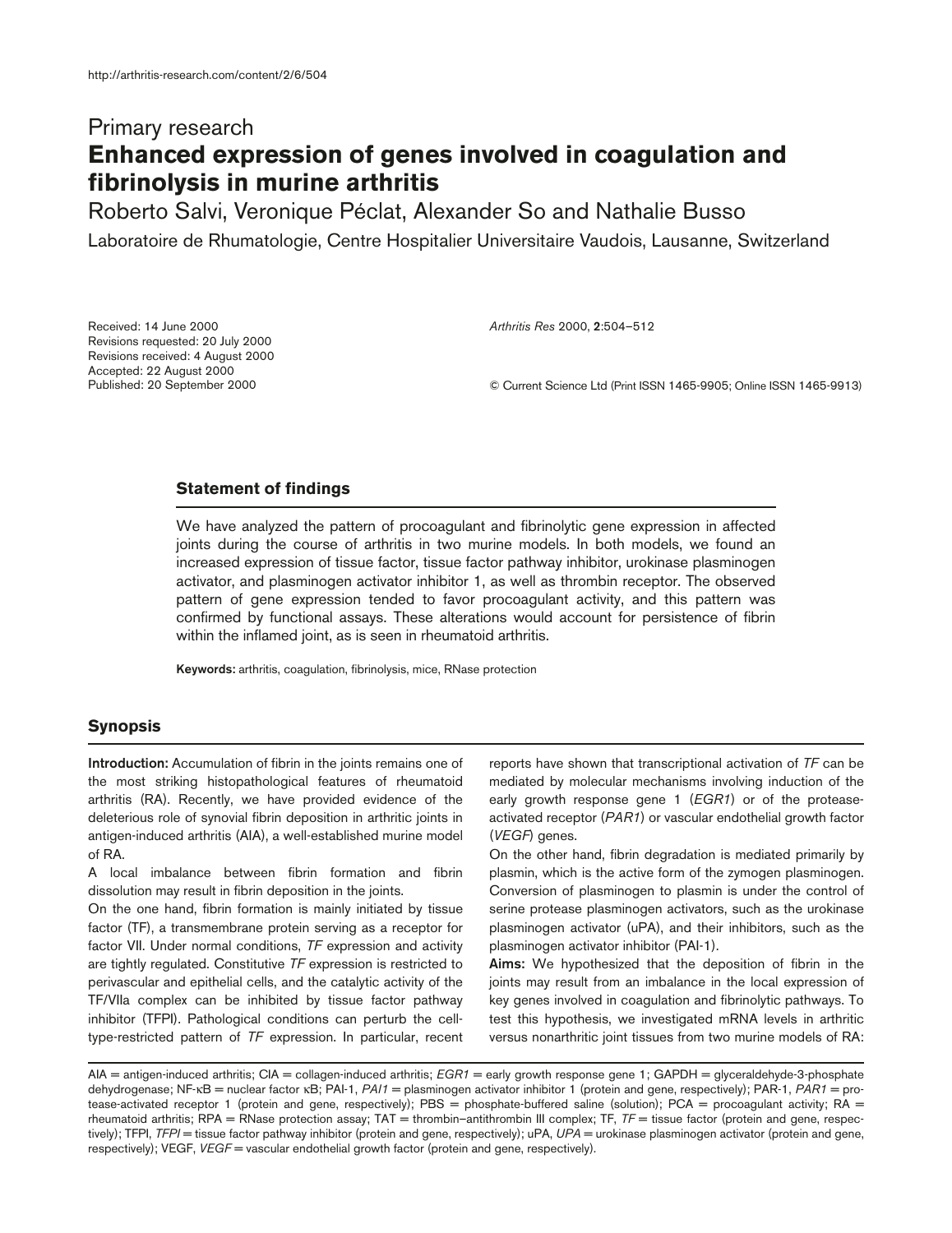AIA and collagen-induced arthritis (CIA). Genes that are directly implicated in coagulation (*TF*, *TFPI*) and fibrinolysis (*UPA*, *PAI1*), and other genes that may influence the expression of *TF* (*EGR1*, *PAR1*, *VEGF*), were investigated using a novel multiprobe RNase protection assay (RPA). Furthermore, we evaluated coagulation activity in arthritic and nonarthritic mice.

**Methods:** Mice with AIA or CIA were sacrificed at different time points: 2, 4, and 16 h and 3, 7, and 14 d after intraarticular antigen injection for AIA; 42 d after the first immunization for CIA. Total RNA was prepared from arthritic and nonarthritic knees for AIA, or arthritic and nonarthritic hind paws for CIA. Messenger RNA (mRNA) levels of the genes described above were determined by RPA and normalized to glyceraldehyde-3-phosphate dehydrogenase (GAPDH) mRNA levels. Coagulation assays were performed on joint tissue extracts and concentrations of thrombin–antithrombin III (TAT) complex were measured in plasma.

**Results:** In AIA, all the genes studied except *VEGF* were upmodulated as early as 2 h. *PAR1*, *TFPI, EGR1,* and *UPA* expression decreased to control levels by 16 h, whereas the expression of *TF* and *PAI1* remained elevated. At later times, only *TF*, *PAI1*, and *UPA* showed sustained overexpression. In CIA, gene expression was assayed at only one time point (42 d after immunization) and all genes showed higher mRNA levels in the affected paws than in control paws. In AIA mice, procoagulant activity and TF activity were significantly increased in arthritic joints, and in CIA mice, plasma TAT levels were significantly enhanced.

**Discussion**: Fibrin deposition in synovia is prominent in both RA and experimental arthritis, suggesting that this protein may play a role in the pathogenesis of chronic inflammation. In this study, we have tried to shed some light on the molecular mechanisms leading to extravascular fibrin deposition, using two wellestablished mouse models of RA: AIA and CIA. The kinetics of gene expression was first analyzed in mice with AIA, because this model allows for an accurate, temporally controlled sampling of synovial inflammation. We then extended our observations by analyzing one time point in CIA, 42 d after immunization, when chronic inflammation is present. We found that in both models, coagulation and fibrinolysis in arthritic joints were significantly increased, and that the most significant increases were in TF and PAI-1.

Although the molecular mechanism or mechanisms responsible for the transcriptional changes observed are not completely understood, the increases in TF, PAI-1, and uPA are probably due to the production of proinflammatory cytokines such as IL-1 and TGF-α. These cytokines, whose presence in the inflamed synovium is well documented, are known to induce these genes through the activation of nuclear factor κB (NF-κB), a transcription factor. *TF* induction is also under the control of a proximal enhancer containing a binding site for the inducible transcription factor *EGR1*. Indeed, the early rise of *EGR1* expression in AIA is consistent with its classification as immediate-early gene and may be responsible for the induction of early expression of *TF*. Early *TF* stimulation in AIA can also be accounted for by the transient overexpression of *PAR1*. Contrary to what has been shown in RA, *VEGF* expression remained essentially unchanged throughout the progression of AIA, probably reflecting a peculiarity of this murine model.

The alteration of the patterns of gene expression was accompanied by increased functional coagulation activity, which was more marked in AIA than in CIA.

**Conclusion:** Prominent fibrin deposition in two different animal models of RA – AIA and CIA – can be attributed to modulations in key regulatory genes for coagulation and fibrinolysis.

# **Full article**

## **Introduction**

Rheumatoid arthritis (RA) is a common autoimmune disease of unknown etiology, characterized by chronic synovial inflammation that leads to progressive destruction of cartilage and bone [1]. Immunological mechanisms are thought to initiate synovial inflammation, which becomes persistent with the disease progression. Among the many histopathological features described, one of the most striking is the accumulation of fibrin [2,3]. We have recently provided evidence that synovial deposition of this protein plays a deleterious role in arthritic joints in antigen-induced arthritis (AIA), a well-established model of RA [4]. This accumulation of fibrin could result from a local imbalance between its formation and dissolution. Previous studies have revealed enhanced coagulation activity in rheumatoid synovial fluid and membrane [3,5] as well as increased activity of synovial urokinase plasminogen activator (uPA) in

rheumatoid synovial membrane [6]. Little is known about the expression of procoagulant molecules in the arthritic synovial membrane, and the molecular events that tip the natural balance between synovial procoagulant and fibrinolysis in favor of coagulation remain to be elucidated.

Synovial fibrin deposition is mediated principally by tissue factor (TF), an activator of the extrinsic pathway of coagulation. TF is a transmembrane protein that initiates coagulation by serving as a cofactor for activated factor VII [7]. *TF* is constitutively expressed in perivascular and epithelial cells, but its expression can be induced on endothelial cells and monocytes by inflammation [8] and hypoxia [9]. Increased expression of *TF* during hypoxia is mediated by the transcription factor early growth response gene 1 (*EGR1*) product and leads to pulmonary fibrin deposition [9]. Tissue factor pathway inhibitor (TFPI), a naturally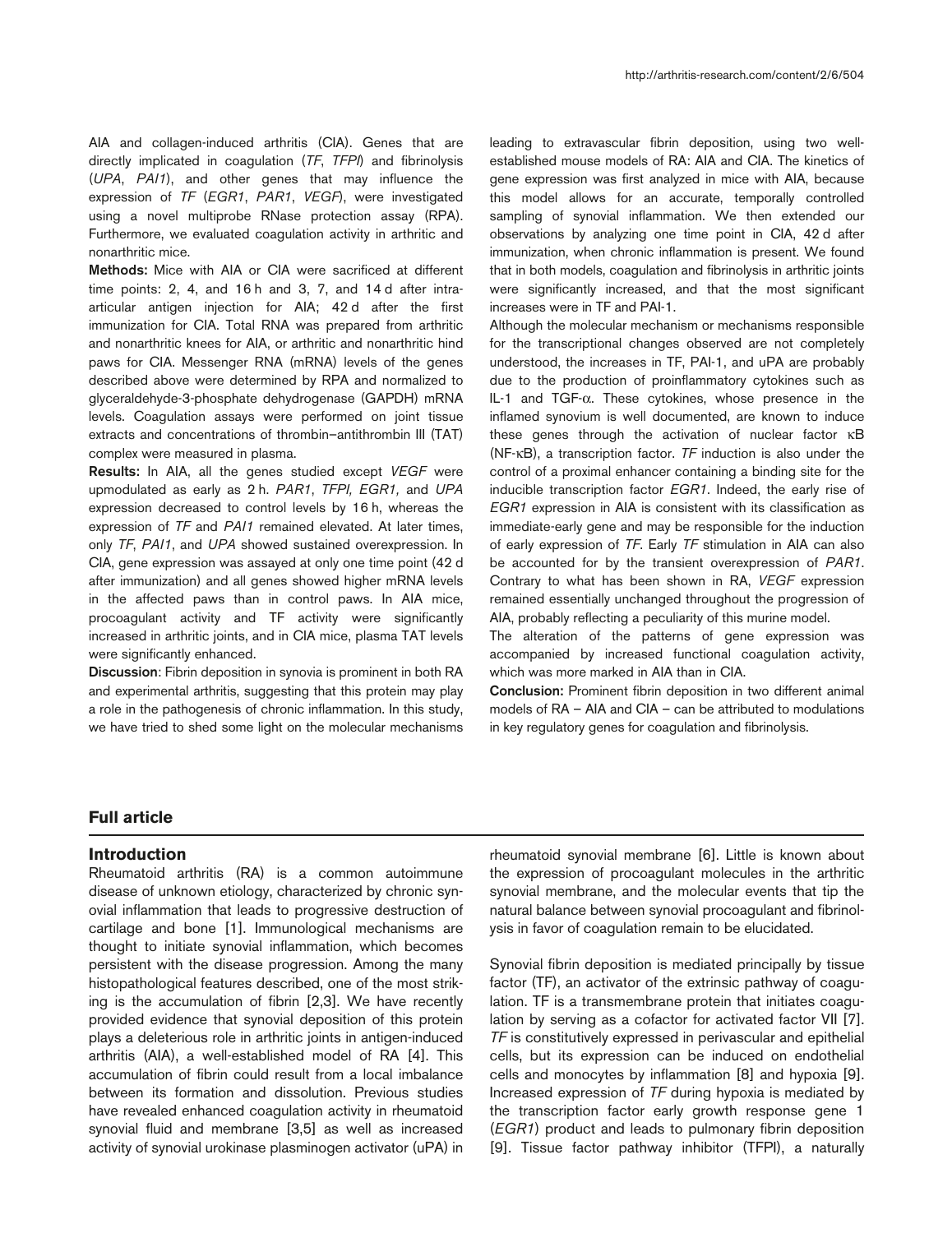occuring Kunitz-type inhibitor, regulates coagulation by inhibiting the catalytic activity of the TF/VIIa complex [10]. Although little is known about its role in pathological processes, by virtue of its anticoagulant effect, under- or over-expression of this gene could alter the procoagulant/ anticoagulant balance.

Besides modulating fibrin deposition, activation of the coagulation pathway can also modulate genes that play an accessory role in inflammation by mediating cellular activation, for example thrombin receptor, protease-activated receptor 1 (PAR-1), and vascular endothelial growth factor (VEGF). PAR-1 is a G-protein-coupled receptor that binds thrombin [11] and is abundantly expressed in inflamed rheumatoid synovia [12]. Activation of *PAR1* by thrombin can lead to proliferation of synovial fibroblasts and rapidly induces the transcription of *TF* mRNA [13]. Since *PAR1* mRNA is itself upregulated by thrombin [14], *PAR1* may be part of a positive-feedback loop that potentiates the coagulation cascade. VEGF stimulates endothelial-cell proliferation *in vitro* and induces neovascularization *in vivo* [15]. Significant amounts of antigenic VEGF have been detected in synovial fluids and tissues from RA patients [16], and *VEGF* mRNA is abundantly expressed in highly vascularized areas of the RA synovial tissue [17]. A TFdependent production of VEGF by human fibroblasts in response to activated factor VII binding has been reported [18]. Conversely, VEGF can induce the expression of *TF* [19] and of *UPA* [15], thereby influencing the coagulation/fibrinolysis equilibrium.

Degradation of extravascular fibrin is primarily mediated by plasmin, which is formed upon cleavage of plasminogen by plasminogen activators [20]. This fibrin degradation is supported by increased synovial uPA activity evidenced in human and experimental arthritis and by the observation that lack of uPA leads to increased fibrin deposition in the joint [4]. The activity of uPA is regulated by plasminogen activator inhibitors (PAIs), in particular PAI-1 [20]. Both *UPA* and *PAI1* expression are induced by cytokines that are abundant within the inflamed joint. [21].

In this study, we have analyzed the modulation of the mRNA levels of *TF*, *TFPI*, *PAR1*, *EGR1*, *VEGF*, *UPA,* and *PAI1* in the inflamed joint in two murine models of arthritis, namely AIA and collagen-induced arthritis (CIA). These two models recapitulate many features of RA, especially fibrin deposition in arthritic joints (for AIA, see [4]; for CIA, Marty *et al*, submitted). We have used a novel multiprobe RNase protection assay that was developed to facilitate the simultaneous analysis of all the genes studied from small amounts of tissue. Functional assays of procoagulant activity (PCA) and TF activity were also performed on these tissues. Evidence of ongoing coagulation was sought in arthritic mice by measuring the plasma concentration of TAT.

# **Materials and methods Induction of AIA**

C57Bl/6 mice (Iffa-Credo, L'Arbresle, France) between 8 and 10 weeks old were immunized at day 0 and 7 with 100 µg of methylated bovine serum albumin (Sigma Chemical Company, Buchs, Switzerland) emulsified in 0.1 ml Freund's complete adjuvant containing 200 µg mycobacterial strain H37RA (Difco, Basel, Switzerland) by intradermal injection at the base of the tail. On the same day, 2 × 109 heat-killed *Bordetella pertussis* organisms (Berna, Bern, Switzerland) were injected intraperitoneally as additional adjuvant. Arthritis was induced at day 21 by intra-articular injection of 100 µg of methylated bovine serum albumin in 10 µl sterile phosphate-buffered saline solution (PBS) into the right knee, the left knee being injected with sterile PBS alone. Institutional approval was obtained for these experiments.

### **Induction of CIA**

Male DBA/1J mice between 8 and 10 weeks of age were obtained from BRL/RCC Biotechnology & Animal Breeding (Füllinsdorf, Switzerland). Native chicken type II collagen (MM Griffith, Salt Lake City, UT, USA) was dissolved in 0.1 M acetic acid overnight at 2 mg/ml. Collagen (100 µg) emulsified in Freund's complete adjuvant containing 5 mg/ml M*ycobacterium tuberculosis* was injected intradermally at the base of the tail. At day 24 after the first injection, a booster injection of 100 µg of native chicken collagen in Freund's incomplete adjuvant was given intradermally at the base of the tail. All immunization reagents were purchased from DIFCO (Basel, Switzerland). Clinical assesment of arthritis was performed in accordance with established protocols [22].

#### **RNA extraction**

Cryostat sections of synovial tissues from knee joints (AIA model) or cryostat sections of total paws (CIA model) were homogenized in Trizol reagent (Gibco BRL, Berne, Switzerland) and total RNA extractions were performed in accordance with the manufacturer's instructions.

# **DNA template set preparation for RNase protection assay (RPA)**

Complementary DNA (cDNA) fragments of a different size for each of the chosen genes were recovered by reverse transcriptase-polymerase chain reaction (RT-PCR) and subsequently subcloned into the pGEM-T plasmid (Promega, Wallisen, Switzerland). Positive clones with antisense orientation with respect to the T7 promoter were identified by colony polymerase chain reaction (PCR) and then their complete sequence was verified by DNA sequencing. Table 1 summarizes the details for each probe.

### **Probe labeling and RPA**

Radioactive multiriboprobe preparation and RPA were performed in accordance with standard protocols. Briefly, anti-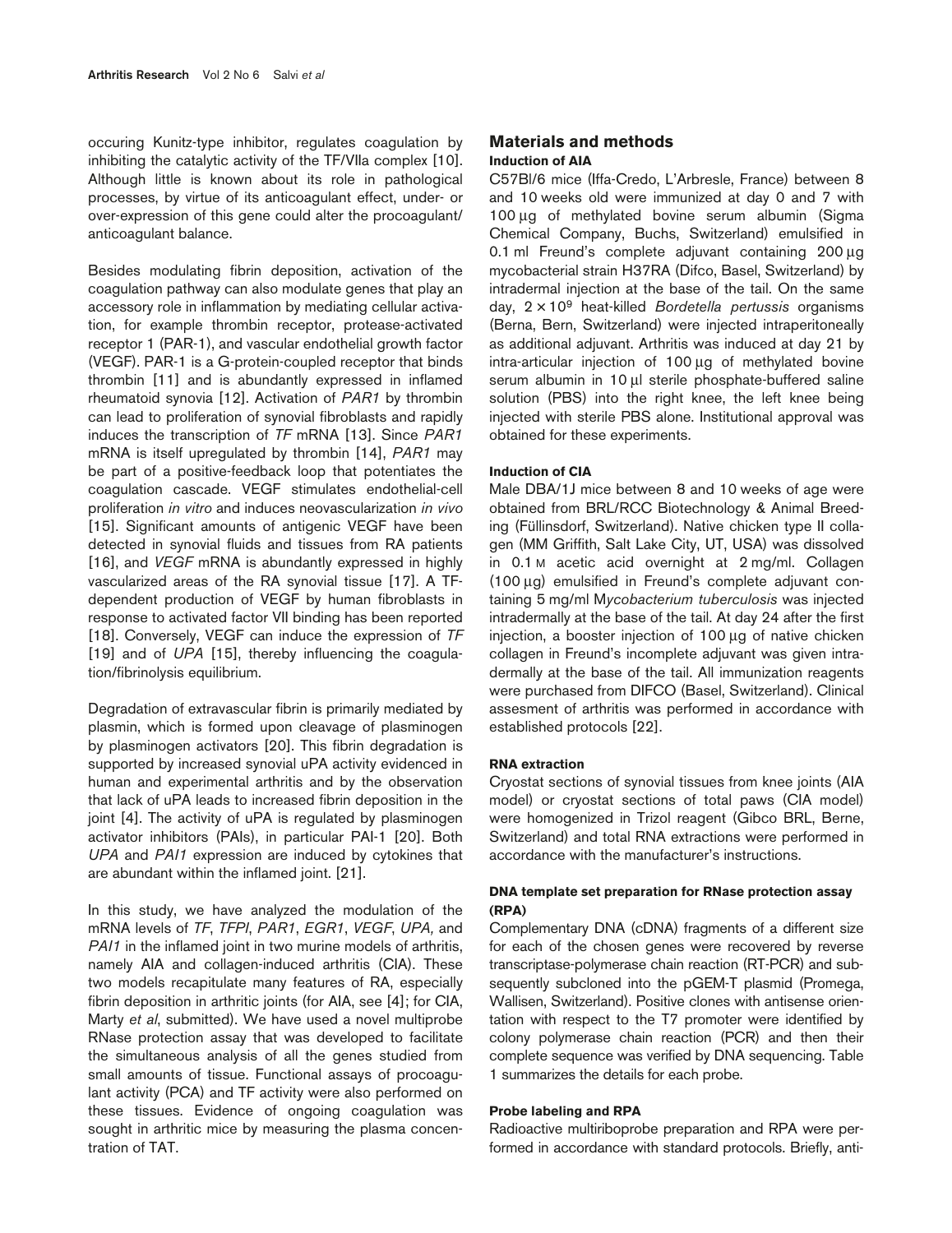sense a32P-UTP-labeled riboprobes were synthesized by transcription *in vitro* of the DNA template set, which contained all the linearized plasmid cDNAs pooled in equimolar amounts. DNase I treatment was performed to remove the DNA templates and riboprobes were purified by phenol/chloroform extraction followed by ethanol precipitation using glycogen as carrier. For each sample, about 5 µg of total RNA was hybridized overnight at 52°C with  $3 \times 10^5$ cpm of the labeled multiprobe. Samples were first treated with an RNase cocktail (Ambion, Austin, TX, USA); RNase was then removed by treatment with proteinase K and samples were purified by extraction in phenol/chloroform followed by ethanol precipitation using glycogen as carrier. Protected fragments were resolved through a 5% sequencing gel. Precise quantification of all the experimental samples for all time points studied was determined by analyzing the gels with an InstantImager apparatus and software (Packard Instruments, Berne, Switzerland). For each protected band analyzed, a cpm/mm2 value was obtained. This value was corrected for sample-loading errors by normalizing with the respective cpm/mm2 value calculated for the constitutively expressed glyceraldehyde-3-phosphate dehydrogenase (*GAPDH*) gene, which was also included in the template set. Ratio values between arthritic/nonarthritic joints were then calculated for each time point.

## **Preparation of tissue extracts**

Tissue extracts were prepared from cryostat sections (see RNA preparation above) as described before [4].

#### **Measurement of procoagulant activity and TF activity**

PCA was measured in tissue extracts from knee joints of mice with AIA or from paws of mice with CIA by a modified one-stage clotting assay. Briefly, tissue extracts (25 µl) were mixed with an equal volume of phospholipids (Dade-Behring, Düdingen, Switzerland). After adding 50 µl rabbit citrated plasma and 50 µl 0.02 M calcium chloride, time to thrombus formation was recorded using a microcoagulometer (Dialine, Itingen, Switzerland). *TF* activity in tissue extracts was measured using a commercially available kit (American Diagnostica, Greenwich, CT, USA).

## **Determination of thrombin–antithrombin III**

Citrated plasmas were obtained from arthritic and nonarthritic mice. Thrombin–antithrombin III (TAT) concentration in plasma was measured using a commercially available ELISA (enzyme-linked immunosorbent assay) kit designed for human TAT (Enzygnost TAT, Dade-Behring, Düdingen, Switzerland), which cross-reacts also with murine TAT. The concentration of murine TAT was calculated according to the human TAT standard curve.

# **Statistical analysis**

The unpaired Student's *t*-test was used to compare means for normally distributed values. A level of *P* < 0.05 was considered statistically significant.

## **Results**

## **Detection of gene expression by multiprobe RNAse protection assay**

A typical autoradiograph obtained with the multiprobe set is shown in Fig. 1a. It reveals the expression of eight probe-protected bands in RNA from mouse skin. The actual size of each of the protected fragments corresponded with their expected size (compare with Table 1).

#### **Confirmation of multiprobe specificity**

To confirm the specificity of the bands detected, we analyzed RNA samples that either lacked a particular mRNA species or over- or under-expressed it.

In Fig. 1b, the patterns of the protected fragments detected in RNAs prepared from *PAI1*, *UPA*, and *PAR1* knockout mice were compared with those prepared from wild-type mice. As expected, no *PAI1*, *UPA*, or *PAR1* protected bands were detected in kidney RNA from the respective deficient mice. For *TF*, *TFPI,* and *EGR1*, we analyzed kidney RNA from lipopolysaccharide-treated mice (Fig. 1c), which confirmed the upregulation of *TF* and *EGR1* upon lipopolysaccharide treatment, while *TFPI* was downregulated [23]. For *VEGF*, we observed its striking upregulation in hypoxic endothelial cells using the multiprobe assay, whereas the mRNA was not detected in normoxic cells (Fig. 1d).

# **Synovial expression of procoagulant and fibrinolytic genes in AIA**

Total RNAs were extracted from dissected synovial tissues of arthritic and nonarthritic joints (injected with PBS) at various time points (2, 4, and 16 h, and 3, 7, and 14 d) after AIA induction. A representative multiprobe assay autoradiograph showing the mRNA expression at 4 h and at 7 d in the arthritic and nonarthritic knees is shown in Fig. 2. As early as 4 h after AIA induction, there was a clear-cut upregulation of all the genes except *VEGF* in the arthritic (right) knee as compared with the uninvolved (left) knee. At 7 d after AIA induction, although increased expression of *TF* and *PAI1* mRNA was still evident in the arthritic joint, the increased expression of the other mRNA species was less marked than before. Analysis of the whole time course of expression yielded four major observations (Fig. 3):

- 1) *PAR1*, *TFPI*, *EGR1*, and *UPA* showed a rapid initial increase of mRNA levels, which peaked between 2 and 4 h, followed by a sharp decrease to near basal levels at 16 h.
- 2) The kinetics of *PAI1* and *TF* induction differed from that of the other genes studied. *PAI1* reached its peak level (a 3.5-fold increase in comparison with the control knee) at 16 h, followed by a slow decrease, so that the level was twofold by day 7 and 1.5-fold by day 14. *TF* expression increased gradually, peaking (to more than threefold) by day 7, and remaining at more than twofold by day 14.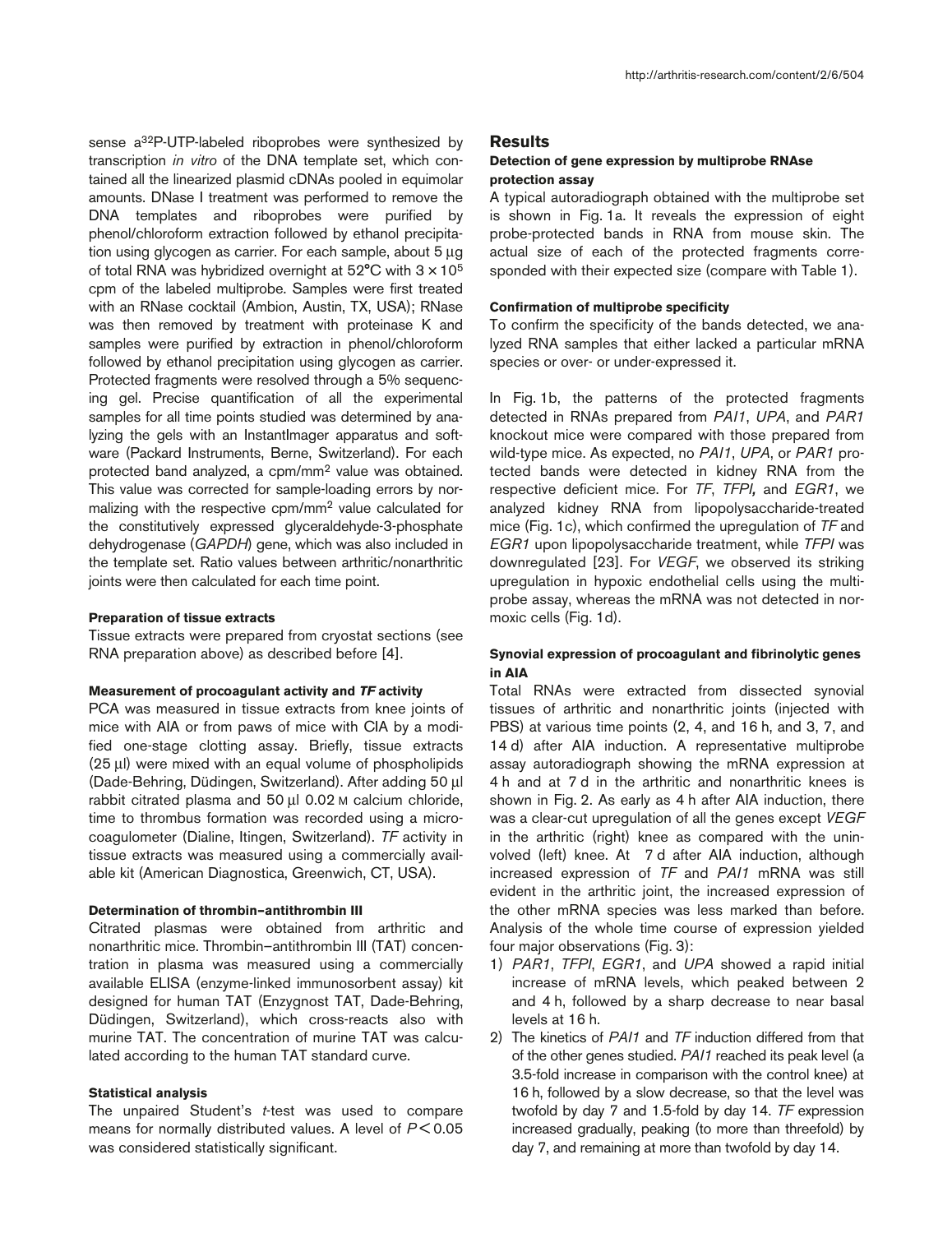



RNase protection assay with the set of coagulation/fibrinolytic genes. **(a)** Typical eight-band protection pattern resulting from the analysis of 5 µg of mouse-skin total RNA. **(b)** Kidney RNA prepared from various knockout (KO) mice (*PAI1-*, *UPA-,* or *PAR1*-deficient mice) and from wild-type (WT) mice, analyzed using RPA. **(c)** Kidney RNA prepared from lipopolysaccharide (LPS)-treated or untreated mice, analyzed using RPA. **(d)** RNA from murine hypoxic or normal endothelial cells, analyzed using RPA. In all these RPA experiments, 5 µg of total RNA/lane was analyzed.

#### **Table 1**

| Probes used in the multiprobe RPA set |                               |                        |                        |
|---------------------------------------|-------------------------------|------------------------|------------------------|
| Gene<br>template                      | Gene-bank<br>accession number | Sequence<br>chosen, nt | Protected<br>probe, nt |
| PAR <sub>1</sub>                      | L03529                        | 881-1280               | 400                    |
| TFPI                                  | AF004833                      | 781-1090               | 310                    |
| TF                                    | M57896                        | 655-940                | 286                    |
| EGR1                                  | M20157                        | 1581-1840              | 260                    |
| VFGF                                  | M95200                        | 436-650                | 215                    |
| UPA                                   | X02389                        | 1154-1354              | 201                    |
| PA <sub>11</sub>                      | M33960                        | 1151-1330              | 180                    |
| <i>GAPDH</i>                          | M32599                        | $944 - 1050$           | 107                    |

nt, nucleotides.

- 3) At day 14, expression of *TF*, *PAI1*, and *UPA* was still increased (to about 1.4-fold each).
- 4) *VEGF* expression hardly changed during the experiment.

# **Increased expression of procoagulant and fibrinolytic genes changes in collagen-induced arthritis**

The expression of the same genes during CIA was analyzed using the same multiprobe set. RNA samples from arthritic paws of collagen-immunized mice were compared with samples from nonimmunized control mice. For this



Synovial levels of mRNA from procoagulant and fibrinolytic genes in AIA, as analyzed by RPA. **(a)** Autoradiographic signals of synovial RNA samples from left (L; control) and right (R) knees, 4 h after arthritis induction. The single sample shown for each condition shows the typical, reproducible pattern obtained from the RPA analysis of at least three different RNAs, each from different animals. **(b)** Same as (a), but 7 d after arthritis induction.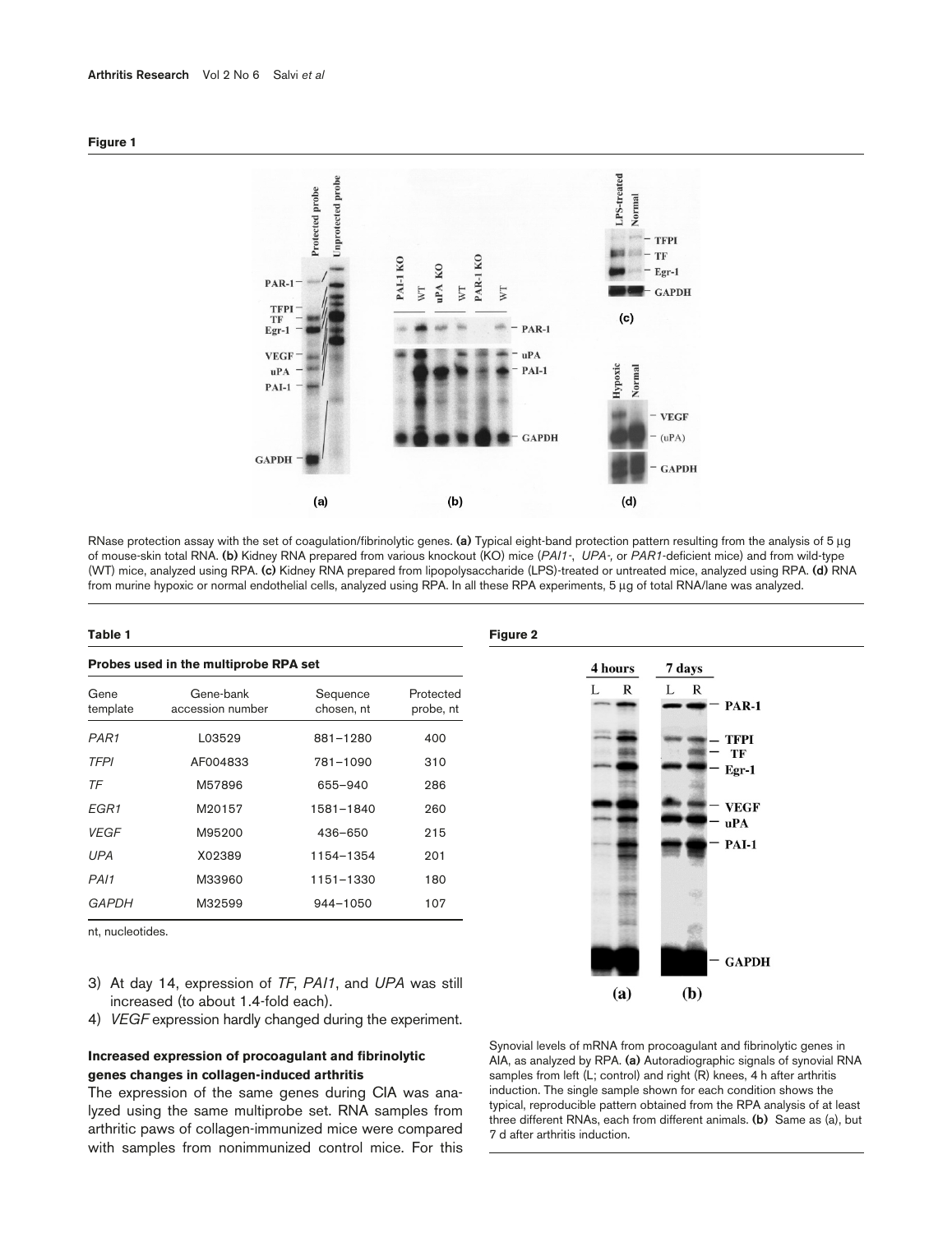



Time course of accumulation of mRNA from procoagulant and fibrinolytic genes during AIA. RNA levels are expressed as arthritic/normal knee value ratios, after correcting for GAPDH signal. The 0 time point is given the value 1. Values are the mean  $\pm$  SEM of at least three different mRNA values from three different mice.

experiment, we used only one time point. Animals were sacrified 42 d after the first immunization, when the incidence of arthritis reaches > 80% and the severity, as evaluated by clinical scores, is maximal.

Figure 4a shows a representative autoradiograph demonstrating the upregulation of all the genes assayed in the arthritic paw in comparison with the control paw. *TF* and *PAI1* had the highest increases – about fourfold and about threefold, respectively (Fig. 4b). All the other genes showed an approximately twofold increase over controls.

### **Increased procoagulant and TF activity in arthritic joints**

Since the pattern of mRNA modulation observed in AIA and CIA strongly suggested a shift of the coagulation/fibrinolytic balance in favor of coagulation during joint inflammation, we next tried to confirm this prediction at a functional level. We first compared PCA in tissue extracts prepared from arthritic and nonarthritic joints (Fig. 5a). Time to reach thrombus formation was decreased in arthritic joints in both models (by 24% in CIA, and by 72% in AIA), although only the decrease in AIA was statistically significant. Because increased PCA in arthritic joints could result from increased *TF* activity, we also studied *TF* activity in these samples (Fig. 5b). It was increased in both models (by 78% in CIA, and by 365% in AIA), but only the increase in AIA was statistically significant.

# **Increased plasma TAT levels in arthritic mice**

Because TAT is considered to be an indicator of ongoing activation of the clotting system, we measured its concentration in the plasma of arthritic mice. We found a statistically significant increase of TAT in the plasma of CIA animals (3.5 times its concentration in nonarthritic mice) but only a very modest increase (by 27%; not statistically significant) in AIA (Fig. 5c).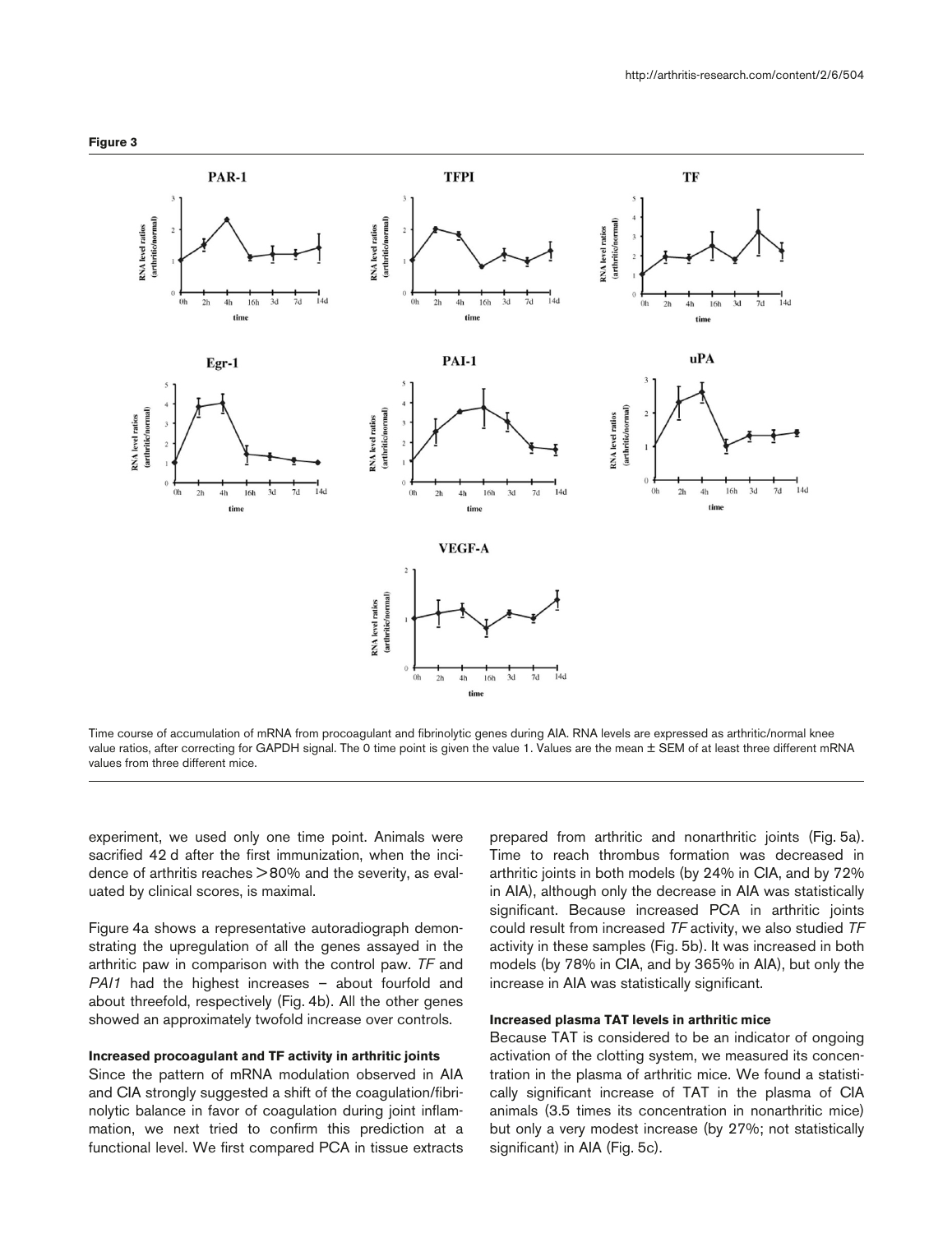



RNA from procoagulant and fibrinolytic genes in paws of mice with CIA, as analyzed by RPA. **(a)** Autoradiographic signals of RNA samples from either arthritic paws (CIA) or normal paws from nonimmunized (NI) animals. The single sample shown for each condition represents the typical, reproducible pattern obtained from the RPA analysis of four RNAs, each from a different animal. **(b)** Expression of genes studied during CIA, shown as the ratio of mRNA in arthritic to that in normal paws (CIA/NI), after correction for GAPDH signal. Values are means  $\pm$  SEM of at least four different mRNA values from four different mice. \**P <* 0.05, CIA versus NI values.

#### **Figure 5**



Activity of procoagulant and TF and concentrations of plasma TAT in mice with induced arthritis (CIA or AIA) and controls. **(a)** PCA (expressed in seconds taken for thrombus formation) in tissue extracts. Arthritic tissue extracts (A) were prepared from arthritic, swollen paws at day 42 after the first immunization (CIA model) or from arthritic right knee joints at day 3 after arthritis induction (AIA model). Nonarthritic (NA) tissue extracts were from paws of normal, nonimmunized mice (CIA model) or normal left knees (contralateral to induced arthritis; AIA model). **(b)** TF activity in arthritic (A) and nonarthritic (NA) tissue extracts (the same extracts as were used for PCA), measured using a chromogenic assay. **(c)** Plasma concentrations of TAT complexes as determined in arthritic (A) mice in comparison with nonimmunized, nonarthritic (NA) controls. Citrated plasmas from arthritic mice were prepared at day 42 after the first immunization (CIA model) or at day 3 after arthritis induction (AIA model). Values are means ± SEM of at least four samples from four mice. \**P <* 0.05, arthritic versus nonarthritic values.

### **Discussion**

Excessive fibrin deposition has been shown to be deleterious in inflammation associated with various diseases such as hypoxia, sepsis, and RA [24,25]. Because the molecular mechanisms underlying fibrin deposition in RA have not been elucidated, we have characterized the alteration in

coagulation and fibrinolytic gene expression in two murine models of RA. By analyzing the kinetics of gene expression in the AIA model, we were able to sample the very early phases of synovial inflammation. To extend our observations, we then analyzed total paw RNA prepared from CIA mice. In this model, synovial fibrin is also present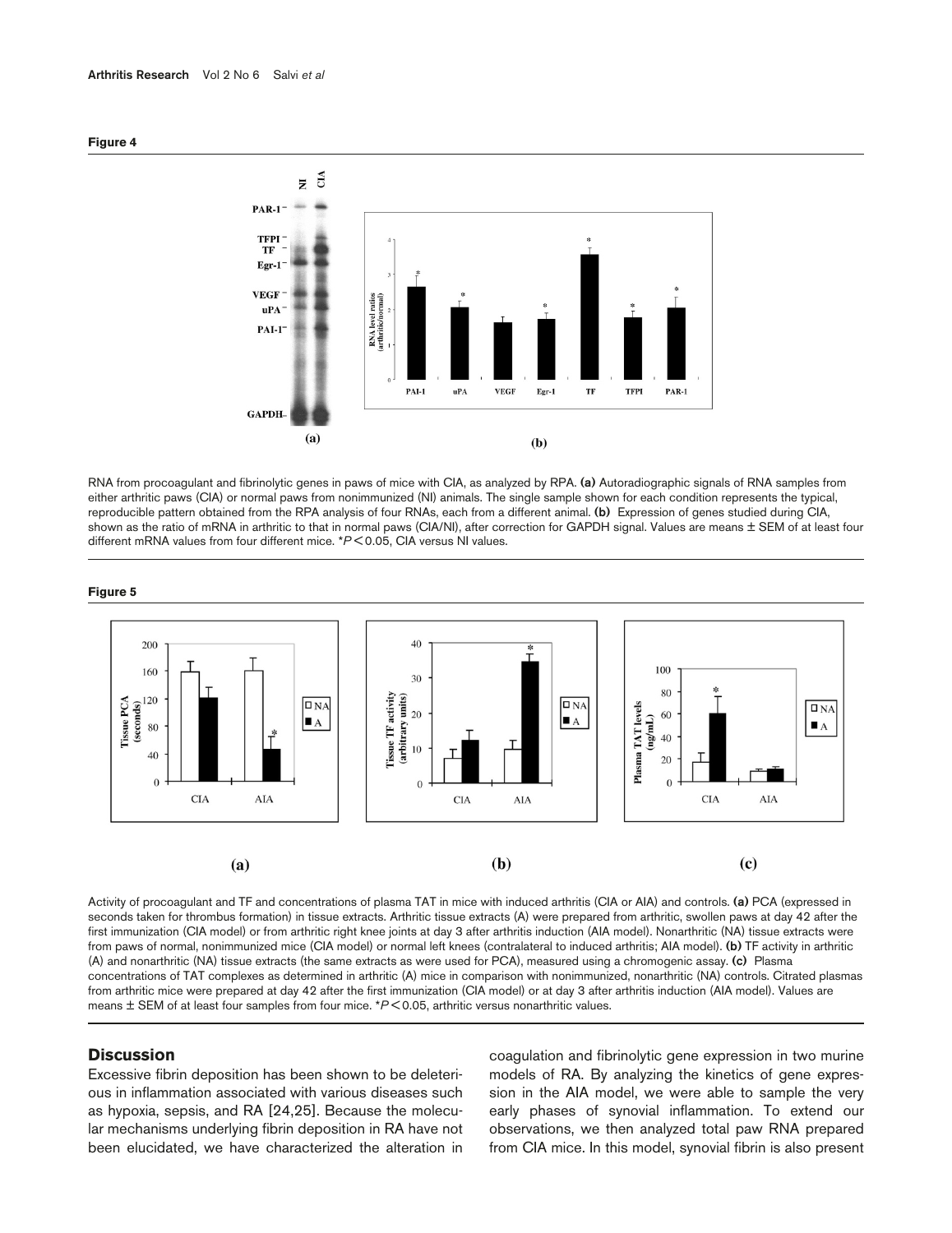and has a deleterious role in inflammation (Marty *et al*, submitted). In CIA, we studied gene expression at 42 d after immunization, when inflammation is clinically active. One possible drawback of using total paw RNA is that paws contain tissues in addition to synovia. Nevertheless, the use of total paw RNA has been shown to accurately reflect synovial RNA changes of cytokine levels in CIA [26].

An upregulation of both procoagulant and fibrinolytic genes was observed in both models. The pattern of expression in CIA at day 42 approximated that at the early time points in AIA, with *TF* and *PAI1* showing the most significant increases. If the protein expression of these molecules parallels their transcription, then the combined increase of TF and PAI-1 would favor fibrin formation and its persistence in the joint.

The transcriptional regulation of the changes noted are not completely understood. The increases in TF, PAI-1, and uPA are most likely to be due to the increased secretion of cytokines such as IL-1 and TNF-α, which are known inducers of these genes and whose presence in the synovium in AIA has been documented by other workers [27]. The transcriptional regulation of the *TF* gene probably involves activation of the transcription factor nuclear factor κB (NF-κB). Indeed, an enhancer in the *TF* gene containing an NF-κB site that is activated by endotoxin, TNF-α, and IL-1 has been found [28]. Moreover, findings in a recent study [29] suggest that induced *TF* and *PAI1* expression by vascular smooth muscle and endothelial cells may be simultaneously mediated by activation of NF-κB. In addition, *TF* expression is under the control of another proximal enhancer [28], containing overlapping binding sites for the constitutively expressed SP1 and the inducible *EGR1* transcription factor. The early rise of *EGR1* expression in AIA, at 2 to 4 h, is consistent with the immediate-early gene expression pattern of this gene and may be responsible for the induction of early expression of *TF*. However, by day 3, *EGR1* expression had declined to control levels, while *TF* expression remained elevated, an observation suggesting that *EGR1* does not contribute to the sustained overexpression of *TF* in AIA synovial tissues. Transient *PAR1* overexpression can also contribute to the early stimulation of *TF* [13]. *VEGF* expression remained essentially unchanged throughout the progression of AIA, with only a slight increase at the late time points. In CIA there was only a slight, not significant, increase of *VEGF* mRNA levels. This is somewhat surprising, in view of data showing increased expression in RA [17].

We found significantly increased functional coagulation activity in the AIA model but only a slight, nonsignificant increase in the CIA model. TF activity in AIA can be totally accounted for by changes in *TF* mRNA. By contrast, the discrepancy between TF activity and *TF* mRNA levels in CIA needs to be clarified. Furthermore, we were able to

demonstrate increased plasma TAT levels in both models, though the difference was more striking in CIA than in AIA. Plasma TAT levels result most probably from the spillover into the systemic circulation of TAT that originated in arthritic joints. As multiple joints are affected in CIA, but only one in AIA, one could expect TAT values to be more elevated in CIA than in AIA. Altogether, these findings support the conclusion that articular inflammation is accompanied by significant upregulation of molecules that favor increased extravascular coagulation activity and fibrin deposition.

In conclusion, we have found that experimental arthritis is associated with a pronounced upregulation of both procoagulation and fibrinolytic genes, that in its later stages tends to favor the formation and persistence of fibrin. Workers using mice with targeted disruptions of either the fibrinogen gene and/or genes of the fibrinolytic pathway have observed that fibrin persistence may delay wound healing [30] and exacerbate progression of atherosclerosis [31], glomerulonephritis [32], and arthritis [4]. In the latter case, if efficient fibrinolytic mechanisms are not sufficiently activated in the course of joint inflammation, the persistence of joint fibrin may contribute to continued synovitis and subsequent joint damage.

#### **Acknowledgements**

This work was supported by a grant from the Fonds national suisse de la recherche scientifique (number 32-56710.99).

#### **References**

- 1. Firestein GS: **Etiology and pathogenesis of rheumatoid arthritis.** In *Textbook of Rheumatology*. Edited by Kelley WN, Harris ED, Ruddy S, Sledge CB. Philadelphia: W B Saunders, 1997:851–897.
- 2. Clemmensen I, Holund B, Andersen RB: **Fibrin and fibronectin in rheumatoid synovial membrane and rheumatoid synovial fluid.** *Arthritis Rheum* 1983, **26**:479–485.
- 3. Weinberg JB, Pippen AM, Greenberg CS: **Extravascular fibrin formation and dissolution in synovial tissue of patients with osteoarthritis and rheumatoid arthritis.** *Arthritis Rheum* 1991, **34**: 996–1005.
- 4. Busso N, Péclat V, Van Ness K, Kolodziesczyk E, Degen J, Bugge T, So A: Exacerbation of antigen-induced arthritis in urokinase-defi**cient mice.** *J Clin Invest* 1998, **102**:41–50.
- 5. Carmassi F, De Negri F, Morale M, Puccetti R, Chung SI: **Elastaseand plasmin-mediated fibrinolysis in rheumatoid arthritis.** *Int J Tissue React* 1994, **16**:89–93.
- 6. Busso N, Péclat V, So A, Sappino AP: **Plasminogen activation in synovial tissues: differences between normal, osteoarthritis, and rheumatoid arthritis joints.** *Ann Rheum Dis* 1997, **56**:550–557.
- 7. Camerer E, Kolsto AB, Prydz H: **Cell biology of tissue factor, the principal initiator of blood coagulation.** *Thromb Res* 1996, **81**:1–4.
- 8. Mackman N, Sawdey MS, Keeton MR, Loskutoff DJ: **Murine tissue factor gene expression in vivo: tissue and cell specificity and regulation by lipopolysaccharide.** *Am J Pathol* 1993, **143**:76–84.
- 9. Yan SF, Zou YS, Gao Y, Zhai C, Mackman N, Lee SL, Milbrandt J, Pinsky D, Kisiel W, Stern D: **Tissue factor transcription driven by Egr-1 is a critical mechanism of murine pulmonary fibrin deposition in hypoxia.** *Proc Natl Acad Sci USA* 1998, **95**:8298–8303.
- 10. Broze GJ Jr: **Tissue factor pathway inhibitor and the revised theory of coagulation.** *Annu Rev Med* 1995, **46**:103.
- 11. Vu T-KH, Hung DT, Wheaton VI, Coughlin SR: **Molecular cloning of a functional thrombin receptor reveals a novel proteolytic mechanism of receptor activation.** *Cell* 1991, **64**:1057–1068.
- 12. Morris R, Winyard PG, Brass LF, Blake DR, Morris CJ: **Thrombin receptor expression in rheumatoid and osteoarthritic synovial tissue.** *Ann Rheum Dis* 1996, **11**:841–843.